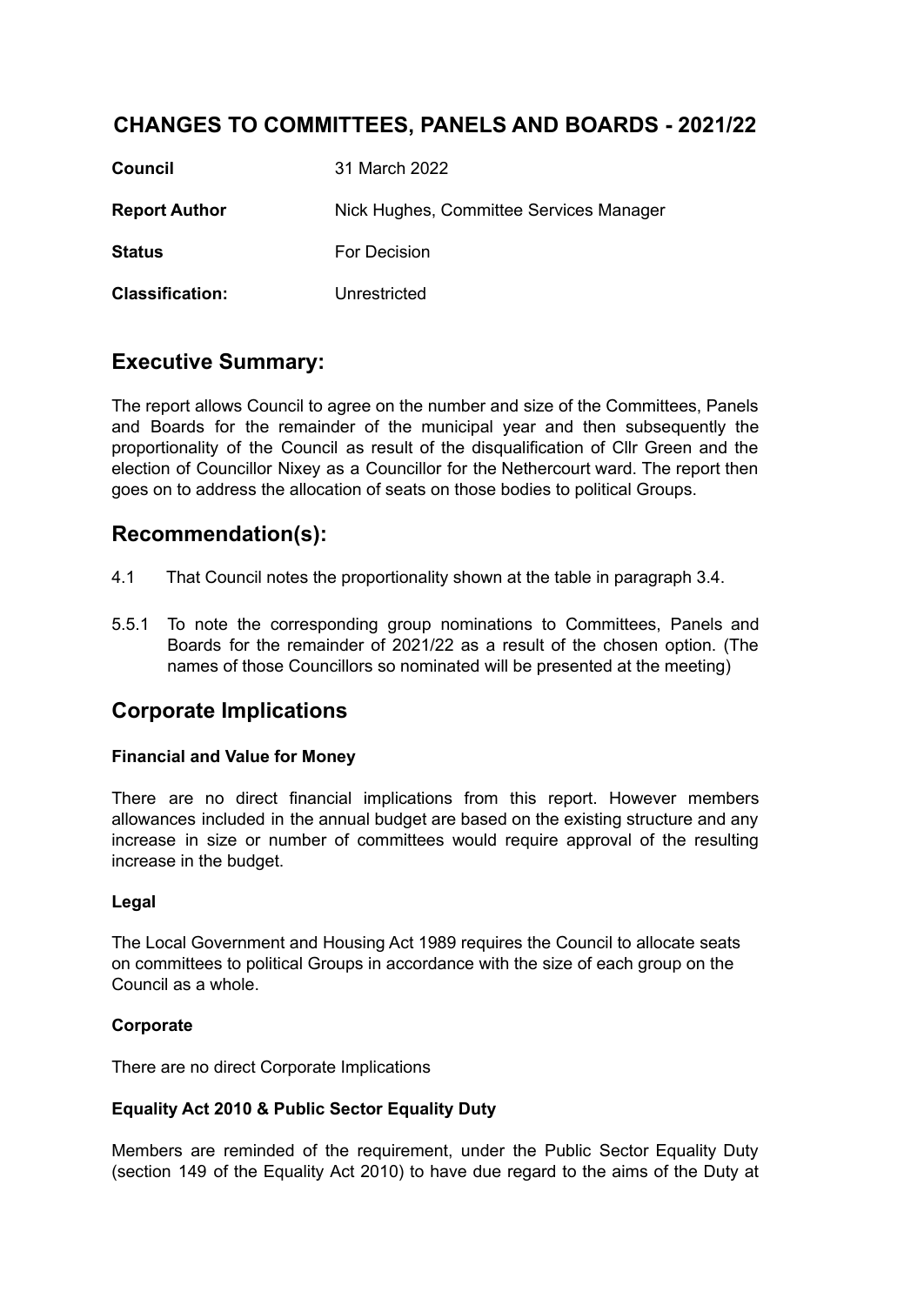the time the decision is taken. The aims of the Duty are: (i) eliminate unlawful discrimination, harassment, victimisation and other conduct prohibited by the Act, (ii) advance equality of opportunity between people who share a protected characteristic and people who do not share it, and (iii) foster good relations between people who share a protected characteristic and people who do not share it.

Protected characteristics: age, sex, disability, race, sexual orientation, gender reassignment, religion or belief and pregnancy & maternity. Only aim (i) of the Duty applies to Marriage & civil partnership.

This report relates to the following aim of the equality duty: -

- To eliminate unlawful discrimination, harassment, victimisation and other conduct prohibited by the Act.
- To advance equality of opportunity between people who share a protected characteristic and people who do not share it
- To foster good relations between people who share a protected characteristic and people who do not share it.

# **Corporate Priorities**

This report relates to the following corporate priorities: -

● Communities

# **1.0 Introduction and Background**

1.1 The report allows Council to agree on the number and size of the Committees, Panels and Boards for the remainder of the municipal year and then subsequently the proportionality of the Council as result of the disqualification of Cllr Green and the election of Councillor Nixey as a Councillor for the Nethercourt ward. The report then goes on to address the allocation of seats on those bodies to political Groups.

# **2.0 Political Balance**

2.1 The political balance of the Council as a result of the disqualification of Cllr Green and the election of Councillor Nixey is as follows:

| <b>Political Group</b>       | No. of Cllrs before | No. of Cllrs after |  |
|------------------------------|---------------------|--------------------|--|
|                              | changes             | changes            |  |
| Conservative                 | 26                  | 126                |  |
| Labour                       | 16                  | 16                 |  |
| Thanet Independents          |                     |                    |  |
| Green                        |                     |                    |  |
| Independent (not in a group) |                     |                    |  |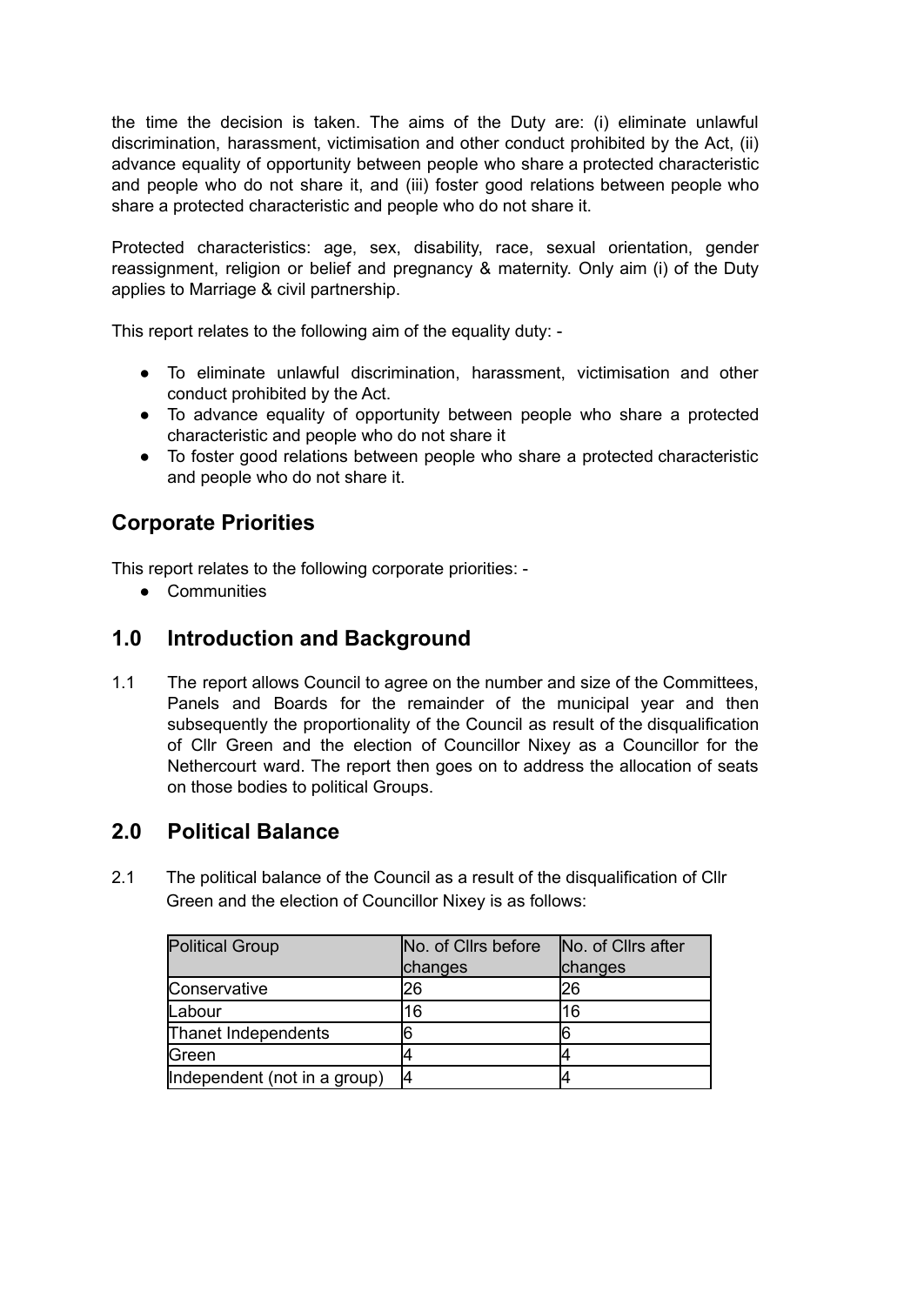# **3.0 Political Proportionality**

- 3.1 The Local Government and Housing Act 1989 requires the Council to allocate seats on committees to political Groups in accordance with the size of each group on the Council as a whole and in accordance with the following principles which should be observed as far as is reasonably practicable:
	- a) That not all seats on the same committee are allocated to the same political group;
	- b) That the majority of the seats on a committee are allocated to a particular political group if the number of persons belonging to that group is a majority of the Council's membership;
	- c) That, subject to a) and b) above, the number of seats on committees allocated to each political group bears the same proportion of the total of all the seats on committees;
	- d) That, subject to a), b) and c) above, the number of seats on a committee allocated to each political group bears the same proportion to the number of all seats on that committee.
- 3.2 For the purposes of political balance a Group is required to have at least two members and to have been formally constituted as a political group before the meeting.
- 3.3 As is evident from the table at paragraph 2.1 the proportionality and of the Council has not changed as a result of the election of Cllr Nixey as she is a Labour Councillor replacing Cllr Green in the Nethercourt Ward who was also a Labour Councillor.

After consulting with Group Leaders they have agreed to note the existing political balance on Committees. This is outlined in table below for information

### 3.4 **Political Balance**

| <b>Committees</b>     | <b>Total</b> | <b>Conservative</b><br>Group | <b>Labour Group</b> | <b>Thanet</b><br>Independents | Green<br>Group |
|-----------------------|--------------|------------------------------|---------------------|-------------------------------|----------------|
| Planning<br>Committee | 15           |                              | b                   |                               |                |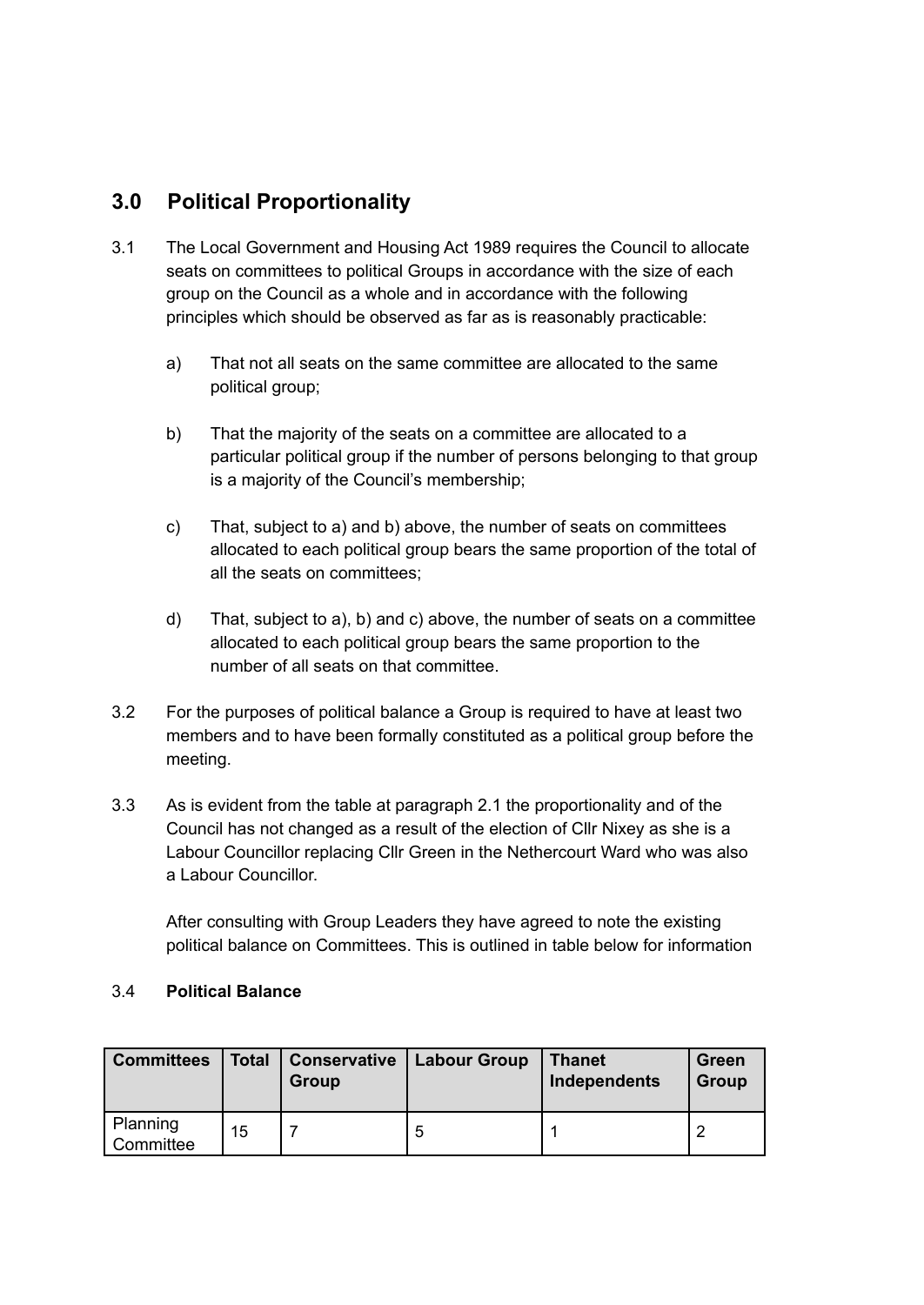| Licensing<br><b>Board</b>         | 14             | $\overline{7}$ | 4              | $\overline{2}$ |             |
|-----------------------------------|----------------|----------------|----------------|----------------|-------------|
| Overview<br>and Scrutiny<br>Panel | 14             | $\overline{7}$ | 4              | $\overline{2}$ |             |
| Gov. and<br>Audit                 | 12             | 6              | 4              |                |             |
| General<br>Purposes               | 12             | 6              | 4              |                |             |
| B&EA<br>Working<br>Party          | 6              | 3              | $\overline{2}$ |                | $\mathbf 0$ |
| <b>CRWP</b>                       | $\overline{4}$ | $\overline{2}$ | 1              |                | $\mathbf 0$ |
| <b>Totals</b>                     | 77             | 38             | 24             | 9              | 6           |

#### **4.0 Recommendation**

4.1 That Council notes the proportionality shown at the table in paragraph 3.4.

## **5.0 Nominations of Members to serve on Committees**

- 5.1 Members are reminded that Section 16 of the Local Government and Housing Act 1989 states that where the Council has determined the allocation to different groups of the seats to which the Act applies, it shall be the duty of the authority to give effect to a Group's wishes about who is to be appointed to the seats that they have been allocated.
- 5.2 Democratic Services have been informed that a number of political groups wish to amend their nominations to committees and this will be done at the meeting.

#### **5.3 Recommendation**

5.3.1 To note the changes to group nominations to Committees, Panels and Boards for the remainder of 2021/22. (The names of those Councillors so nominated will be presented at the meeting)

#### **6.0 Changes to Chair and Vice-Chairs of Committees**

6.1 Any vacancies in Chairs or Vice Chair positions as a result of the changes outlined in this report would be considered as casual vacancies and as such would be filled by the relevant committee at their next meeting.

**Contact Officer:** Nick Hughes, Committee Services Manager **Reporting to:** Estelle Culligan (Director of Law and [Democracy\)](mailto:estelle.culligan@thanet.gov.uk)